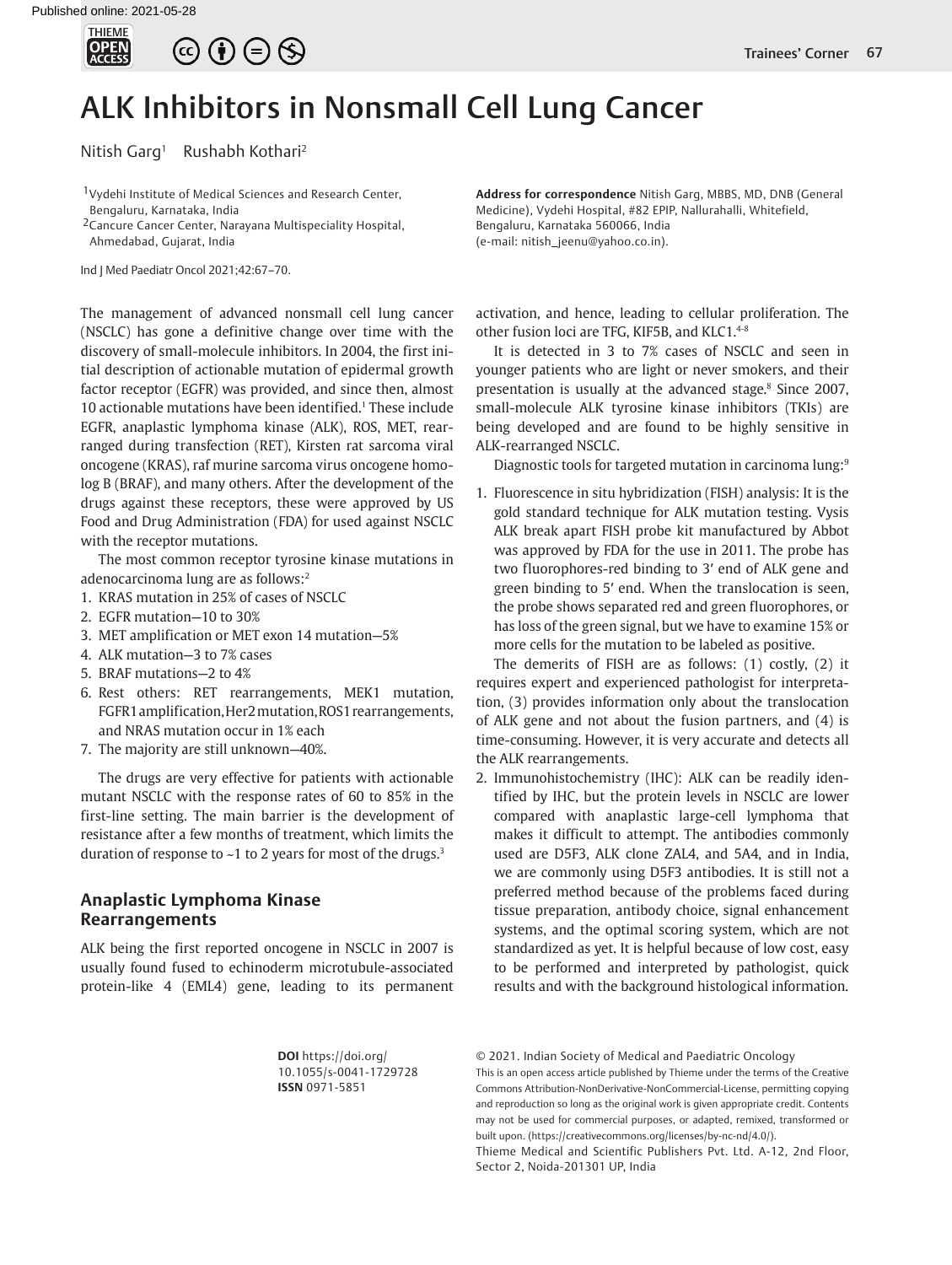Other problem with IHC is the discordant results went compared with FISH, which are in the range of 1 to 10%. This problem may be due to intrachromosomal translocations that are not detected on FISH and the patients are labeled as IHC+/FISH-ve. These patients when treated with crizotinib show similar objective response rate (ORR) and disease control rate as compared with FISH positive patient in PROFILE 1001 trial. Hence, IHC+/FISH-ALK-positive patients can still be treated with ALK TKIs.<sup>10</sup>

3. Polymerase chain reaction (PCR) by either reverse transcriptase or 5′ rapid amplification of cDNA ends-PCR helps finding out the fusion protein when specific primers are added. It helps in identifying DNA from a diluted sample with good sensitivity and specificity. However, PCR fails

| Drug       | Gen             | Dose                                                                    | <b>RR</b>                                | PFS (months)                                                                        | <b>AEs</b>                                                                                                                                                                                                                                                                       | Evidence                                                                                                 |
|------------|-----------------|-------------------------------------------------------------------------|------------------------------------------|-------------------------------------------------------------------------------------|----------------------------------------------------------------------------------------------------------------------------------------------------------------------------------------------------------------------------------------------------------------------------------|----------------------------------------------------------------------------------------------------------|
| Crizotinib | 1st             | 250 mg twice a<br>day (with/with-<br>out food)                          | 74% (1st line)<br>65% (2nd<br>line)      | 10.9 (1st line) 7.7<br>(2nd line)                                                   | Visual disturbances<br>Transaminitis<br>Nausea/vomiting<br>Diarrhea/abdominal pain<br>Cytopenia<br>Fatique<br>Edema<br>Hypophosphatemia<br>QTc prolongation<br>Renal cysts                                                                                                       | PROFILE101417<br>(1st line)<br>PROFILE1007 <sup>18</sup><br>(2nd line)                                   |
| Ceritinib  | 2nd             | 750 mg fasting<br>or 450 mg with<br>food <sup>19</sup>                  | 72.5% (1st<br>line)                      | 26.3 (no brain<br>mets:1st line)<br>16.6 (brain<br>mets:1st line)<br>5.4 (2nd line) | Transaminitis<br>Nausea/vomiting<br>Diarrhea/abdominal pain<br>Cytopenia<br>Hyperglycemia<br>Hypophosphatemia<br>Fatique<br>Increased creatinine<br>QTc prolongation                                                                                                             | ASCEND-1 <sup>20</sup> ASCEND-5 <sup>21</sup><br>(both 2nd line)<br>ASCEND-4 <sup>22</sup><br>(1st Line) |
| Alectinib  | 2nd             | 600 mg twice a<br>day after food                                        | 92% (1st line)                           | 25.7 (1st line)<br>7.5-11 (2nd line,<br>postcrizotinib) <sup>23,24</sup>            | LFT derangement<br>Cytopenia<br>Elevated CPK<br>Hyperglycemia<br>Hyponatremia<br>Hypophosphatemia<br>Raised creatinine<br>Bradycardia<br>Fatique<br>Edema<br>Constipation                                                                                                        | <b>I-ALEX</b><br>Global ALEX <sup>25</sup><br>(1st line)                                                 |
| Brigatinib | 2 <sub>nd</sub> | 90 mg for 7<br>days than 180<br>mg once a day<br>(with/without<br>food) | 54% in<br>crizotinib<br>refractory       | 12.9 (1st line)                                                                     | Early ILD<br>Transaminitis<br>Hyperglycemia<br>Hypertension<br>Bradycardia<br>Fatique<br>Nausea<br>Diarrhea<br>Headache<br>Increased CPK                                                                                                                                         | ALTA phase II<br>trial <sup>26</sup>                                                                     |
| Lorlatinib | 3rd             | 100 mg once a<br>day (with/with-<br>out food)                           | 46% in heavily<br>pretreated<br>patients | 11.4 and has high CNS<br>penetration unlike<br>other P-gp<br>drugs <sup>13</sup>    | Hypercholesterolemia<br>Hypertriglyceridemia<br>Edema<br>Neurocognitive dysfunction<br>Mood lability<br>Peripheral neuropathy<br>Second-degree AV block or<br>Complete heart blocks<br>Interstitial lung disease<br>Contraindicated when<br>strong CYP<br>P450 inducers are used |                                                                                                          |

**Table 1** Anaplastic lymphoma kinase inhibitors with their properties and evidence

Abbreviations: AE, adverse effect; AV, atrioventricular; CNS, central nervous system; CPK, creatine phosphokinase; CYP, cytochrome P450; Gen, generation; ILD, interstitial lung disease; LFT, liver function test; PFS, progression-free survival; p-gp, glycoprotein-P; RR, response rate.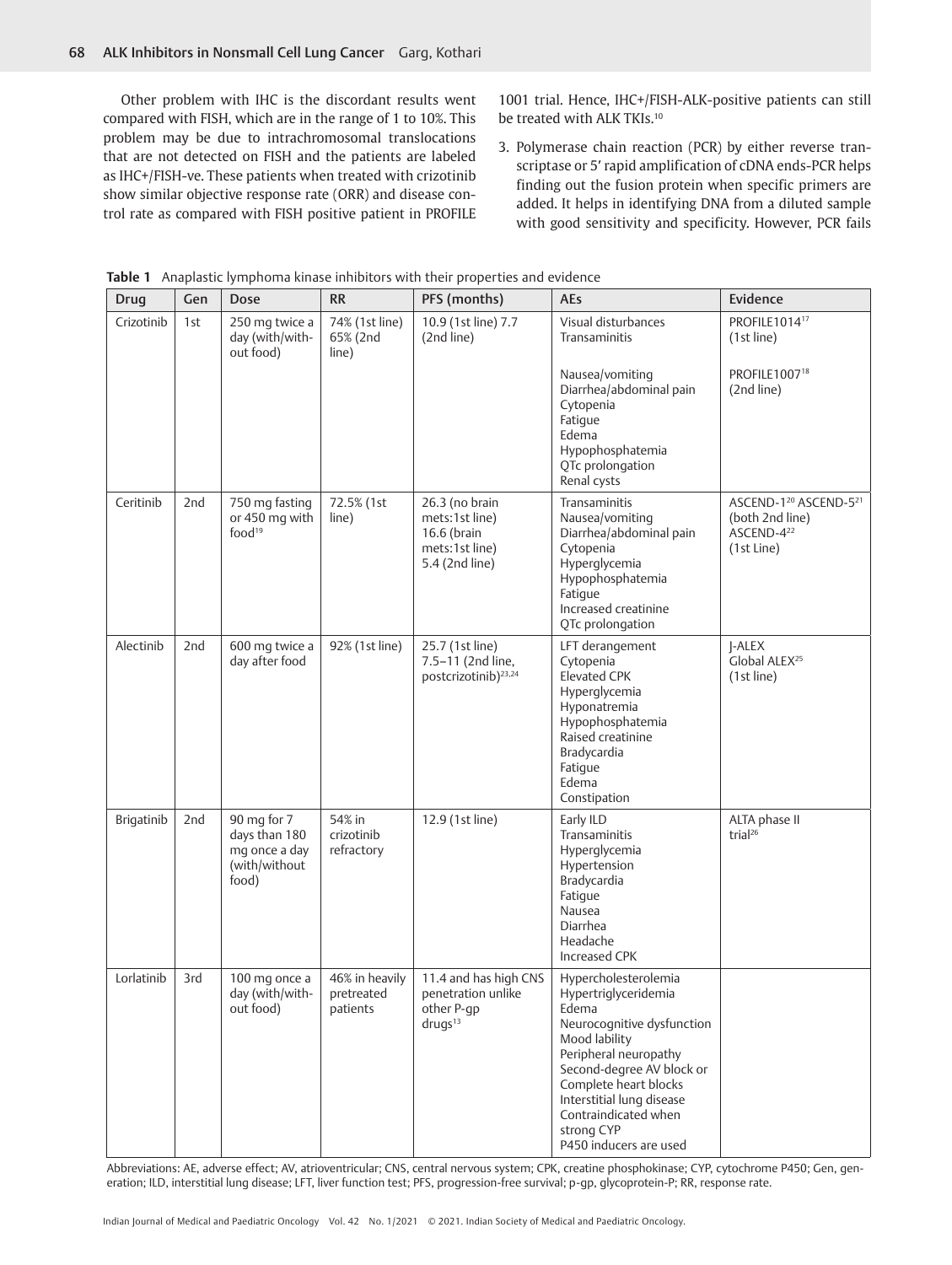to identify unknown fusions or novel fusions affected by sample contamination and quality of sample.

- 4. Next-generation sequencing: The technique of genomic profiling of the sample DNA to identify the ALK mutation or fusions missed by FISH. It can identify complex rearrangements in the genome and helps in identifying the mutations in patients who are IHC positive and FISH negative. It helps in the diagnosis of driver mutations not identified by other methods, but is time-consuming and costly.
- 3. Exon-array profiling can be used for the detection of alk-eml4 fusion by the expression of transcripts at 3′ and 5′ end of ALK gene. The details of ALK inhibitors are given with evidence in **►Table 1**.

## **Resistance Mechanism**

#### **First Generation**

Usually, patients experience progression after 1 to 2 years of treatment. About 20 to 30% cases of resistance to first-line ALK inhibitors are due to ALK tyrosine kinase domain facing steric hindrance at the adenosine 5′-triphosphate binding site (L1196M-analog of T790M of EGFR). At progression, as only 20 to 30% ALK-positive NSCLC will have ALK TDK mutations after the use of crizotinib, compared with EGFR where it is in range of 60%. Hence, the reassessment with repeat biopsy or circulating free DNA is not required in ALK positive cases progressed on first-line ALK inhibitors.

The other mechanisms are mutation in solvent-exposed kinase region binding site (G1202R) and 1151Tins, ALK amplification leading to single-crystal fibers amplifications, and bypass pathways such as EGFR, MET, and KRAS. Even in few cases, histological transformation may be a cause known as epithelial to mesenchymal transition. Among these ALK mutations, 10% cases are where ALK amplification leads to the resistance to crizotinib.<sup>11,12</sup>

#### **Second Generation**

In the second-generation, ALK TKI's most important mechanism is a change in the ALK kinase domain or the solvent-exposed kinase region.

However, still certain studies have found patients acquiring compound mutations over time.

Other off-target pathways are the same as the first-generation drugs. The therapy and sequencing of ALK inhibitors for ALK positive NSCLC are shown in **►Fig. 1**.

# **Newer Anaplastic Lymphoma Kinase Small Molecules**

1. Lorlatinib—Dual ALK and ROS1 inhibitor and active against most of the ALK resistance mutations. It is even used in the combination when patients are found to be having compound mutations. This third-generation ALK TKI is a low efflux substrate of P-gp and hence has high central nervous system (CNS) penetration and activity, even in highly pretreated patients with >1 ALK TKIs. Lorlatinib showed ORR of 46% and PFS of 11.4 months in phase I of phase I/II clinical trial and ORR of 42% and PFS of 9.2 months in patient treated with >2 lines of ALK inhibitors.<sup>13</sup> The recommended dose is 100 mg once a day and major Grade 3 adverse effects (AEs) are hypercholesterolemia, hypertriglyceridemia, and edema that are most commonly seen. Reversible CNS side effects are neurocognitive disorders, mood lability, and peripheral neuropathy. Combined mutations have shown to cause resistance to lorlatinib than single-gene mutations, for example, C1156Y+L1198F. Mutation to third-generation ALK inhibitors occur due to complex mechanism and not due to acquisition of secondary mutations in ALK-EM4. These mutations occur due to activation of by-pass mechanisms like loss of NF2 or EMT, this mechanism is called loss of ALK dependency, and compound mutations.14,15



**Fig. 1** Therapy for anaplastic lymphoma kinase positive nonsmall cell lung cancer at progression guided by the next-generation sequencing.27